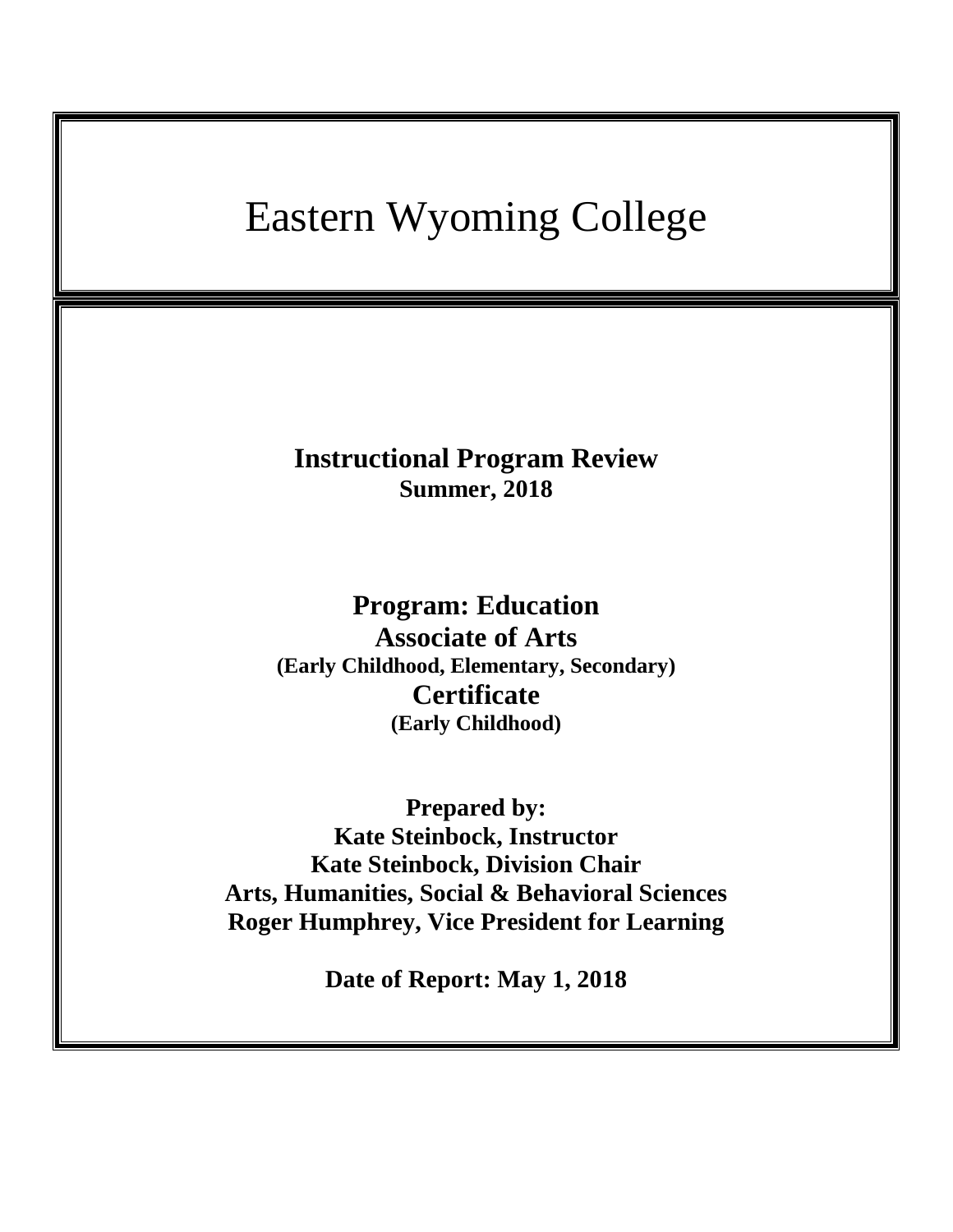# **EASTERN WYOMING COLLEGE Instructional Program Review**

**Program Name**: Education (Early Childhood, Elementary, Secondary)

### **Part I: Statistical Data from the past three years:**

|                                  | 2014-2015 | 2015-2016 | 2016-2017 | 5-Year  |
|----------------------------------|-----------|-----------|-----------|---------|
|                                  |           |           |           | Average |
| <b>Annualized FTE Enrollment</b> | 94.4      | 86.6      | 82.0      | 86.3    |
| <b>Annualized FTE Faculty</b>    | 6.9       | 5.4       | 4.6       | 5.8     |
| # Students                       | 85        | 74        |           | 85.0    |
| # Graduated                      | 25        | 23        |           | 15.4    |

 $\text{FTE} = \text{Full-time equivalent}$  Notes:

Modes of Delivery:

 $\boxed{x}$  online compressed video  $\boxed{x}$  face-to-face

Advisory Committee Members and Title or Role: (if applicable) There is an advisory committee for Early Childhood with the following membership:

| Adele Smith              | <b>Community Member</b>               |
|--------------------------|---------------------------------------|
| Molly Moorehouse         | Director – Wee Pals                   |
| Kerry Bullington         | Director – Torrington Learning Center |
| Emily Buchanan           | <b>Student Representative</b>         |
| Susan Keller             | Reading Specialist – Trail Elementary |
| <b>Brenda Lovercheck</b> | Counselor – Lincoln Elementary        |
| John Hansen              | <b>EWC</b> Member                     |
| Kim Russell              | Perkins Grant Coordinator             |

Community Partners or Internships: (if applicable) We partner with the local school district to provide practicum experiences for students enrolled in EDUC 2100 (Practicum). The Early Childhood Education program partners with Torrington Learning Center, Wee Pals, Little Bits and Spurs pre-school, and Wyoming Child and Family throughout the region to provide lab experiences for our students.

Revisions in Curriculum Since Last Review:

Early Childhood:

The Early Childhood Education program has had a minor revision to the program in that we changed the rotation of courses. The program rotation is no longer a co-hort style rotation and courses will be offered in a scheduled sequence so students can progress through the program more efficiently.

K-12 Education:

During the 2015-2016 school year, the online Associate's Degree in Elementary Education was deleted from the catalog. It was determined by the previous administration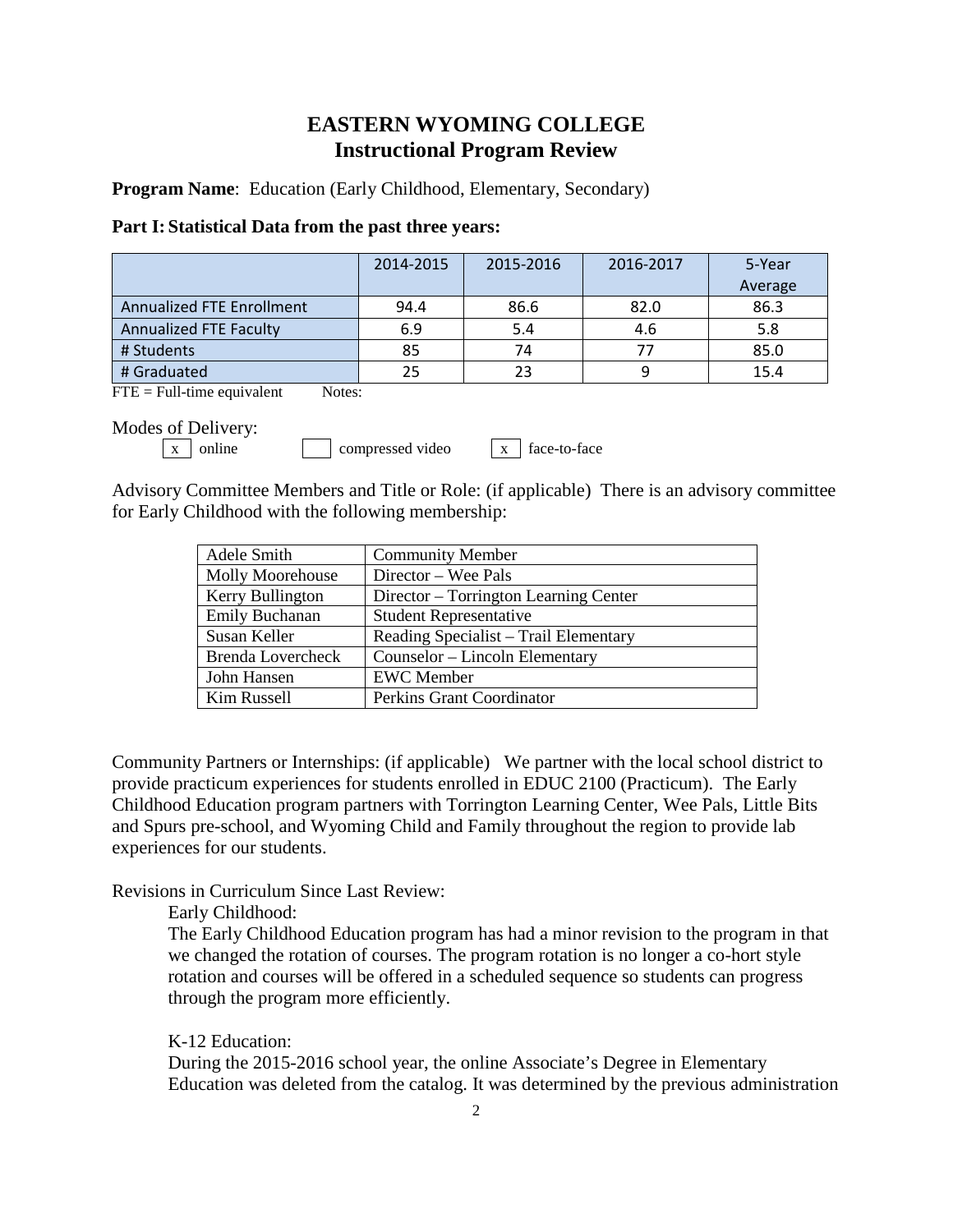that it was unnecessary to list the face-to-face and online options separately. Therefore, we simply made a notation in the catalog indicating the Education program is offered both online and face-to-face. In addition, EWC worked closely with the University of Wyoming College of Education to develop and secure 2+2 articulation agreements for Early Childhood, Elementary, and Secondary Social Studies programs

#### **Part II Narrative Analysis**

#### **Description of Community Need:**

Current Community Need/Growth of Industry: School districts across our service area, including Goshen County have implemented measures to increase accountability and attention to attainment of national standards. In Goshen County of the current student population of approximately 1600 students, 43.24% are from homes classified as being of low socio-economic status and 205 students are classified as students who receive special education services.

Census statistics indicate that Goshen County has a population of a little more than 13,500 people. An incredible 82.6% of the county's population stays in the same house from year to year with 76.3% of the population owning their own home; creating a stable environment within which to work. About 23% of the local population has a Bachelor's degree, and the need for teachers remains steady, both locally, and throughout the EWC outreach area. While the job market in education has slowed slightly there are still opportunities for well-qualified educators in both Goshen County and our service area. As teachers retire or relocate, EWC graduates who have continued their studies at well-respected nearby 4 year institutions, will have the opportunity to return to fill positions in our local schools. The requirements of Every Student Succeeds Act as they relate to accountability and concomitant instructional needs of our schools create a continuing need for well-trained teachers able to handle the challenges of a changing public school environment. In particular, there continues to be a need for qualified teachers in the area of special education.

There is no more important work that readying the students of our community for entering school. The Early Childhood Education Advisory Board and EWC faculty and administration continue to collaborate to insure that the Early Childhood Education (ECE) program at EWC is preparing our students for a career in early childhood education. Although enrollment numbers are less than the other education programs at EWC, the ECE program continues to meet a critical training need for early childhood education and care professionals in our service area. Unlike the other education programs, early childhood education students are less likely to enroll as full-time students, which influences enrollment numbers. However, these students are dedicated which translates to a high rate of completion. The advisory group continues to support the program and has expressed their support of the recent articulation with the University of Wyoming's minor in Early Childhood Education degree.

EWC also continues to provide course work to support the needs of paraprofessionals, substitutes, and other educators in need of recertification credits.

**-------------------------------------------------------------**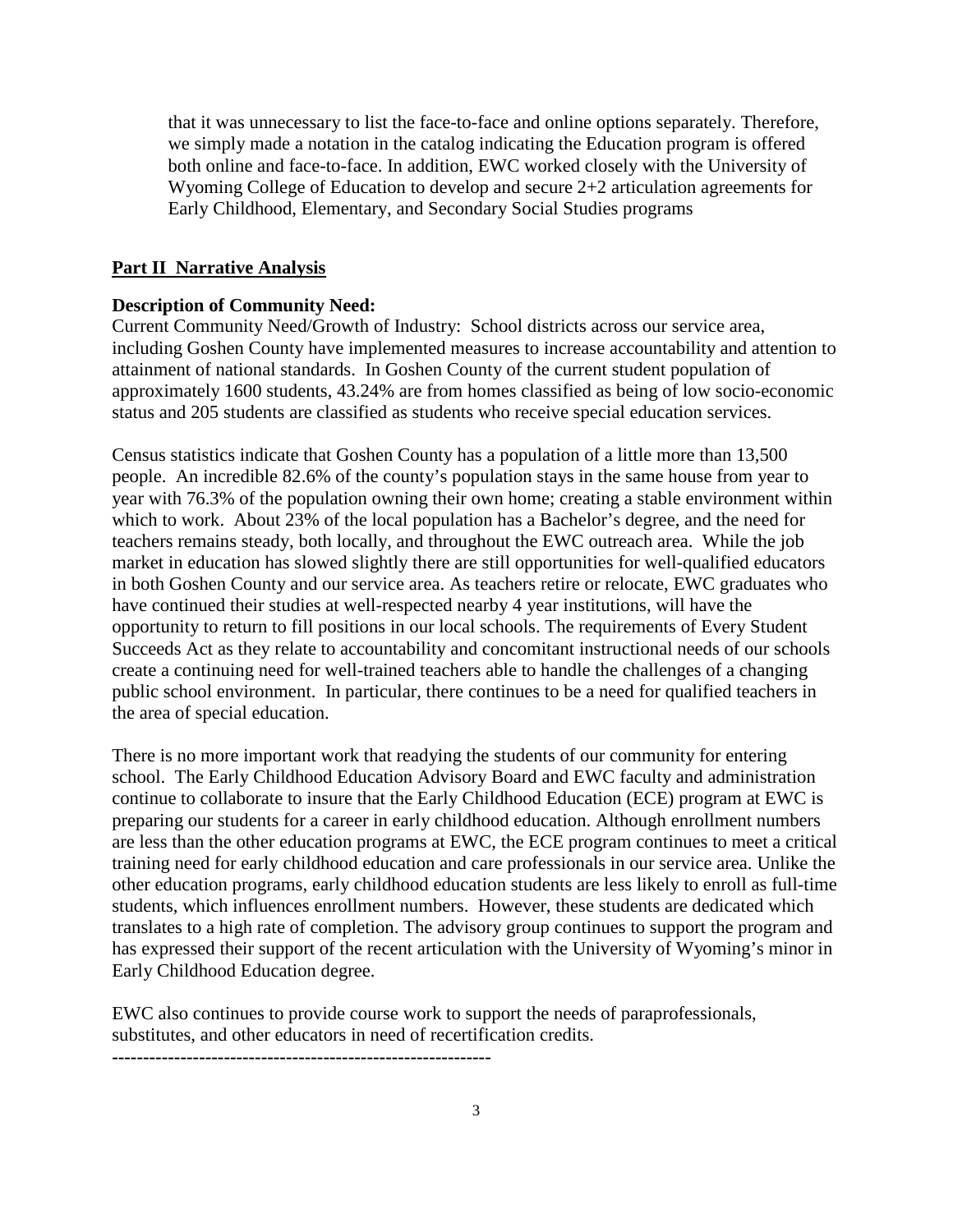# **Description of State and National Trends**

According to the Occupational Outlook Handbook, 2015-2016, employment of teachers is expected to grow by 7% in the ten years leading up to 2026. The National Center for Education Statistics reports that the need for new teachers will be increasing due to increases in enrollment as well as declines in student-teacher ratios. The 185,000 new teachers needed in the next seven years to meet the demands of a system undergoing unprecedented change will require newly credentialed teachers who emerge from pre-service training programs ready to tackle multiple issues of importance in our public schools. Special Education teachers, in particular, continue to be in high demand.

Preschool programs are expanding as readiness for Kindergarten continues to be an important component for K-12 schools struggling with accountability. The National Institute for Early Education reported "state-funded preschool served 1,523,410 children during the 2016-2017 school year, surpassing 1.5 million children for the first time" (National Institute for Early Education Research). While parents strive to guide children's growth and development in the home, state and local governments bear primary responsibility for classroom-based education in the United States, with some help from federal funding. Programs that serve young children operate under a variety of names and auspices, including the federal Head Start program as well as privately and publicly funded child care. State prekindergarten programs play an increasingly important role as part of this larger array of programs. (Research, National Institute for Early Education)

| <b>United States</b>                                | Employment |           | Percent | Job Openings        |
|-----------------------------------------------------|------------|-----------|---------|---------------------|
|                                                     | 2014       | 2024      | Change  | $(2014 - 2024)$     |
| Public School Teachers (Bureau of Labor Statistics) | 3,106,500  | 3,292,890 | 6%      | 894,300             |
| <b>Preschool Teachers</b>                           | 441,000    | 471,870   | 7%      | 158,700             |
| Wyoming                                             | Employment |           | Percent | <b>Job Openings</b> |
|                                                     | 2014       | 2024      | Change  |                     |
| General Education (Primary, Secondary & Special Ed) | 8,193      | 8,752     | 6.8%    | 2,465               |
| <b>Preschool Teachers</b>                           | 888        | 1,008     | 13.5%   | 380                 |

Other information or comments that would assist the Curriculum and Learning Council: Note: the data for the State Employment Trends and the National Employment Trends are not directly comparable. The projection period for state data is from 2014 to 2024, while the projection for national data is from 2014-2024. Job Opening refers to the average annual Job openings due to growth and net replacement.

State and National Wages (March 2017) K-12 Public School

| Location             | Pay    | <b>Year or Period</b> |        |               |  |
|----------------------|--------|-----------------------|--------|---------------|--|
|                      | Period | Low (10%)             | Median | High $(90\%)$ |  |
| <b>United States</b> | Hourly | 22.55                 | 22.55  | 46.30         |  |
|                      | Yearly | 32,070                | 48,740 | 94,900        |  |
| Wyoming              | Hourly | 19.76                 | 27.73  | 37.14         |  |
|                      | Yearly | 41,090                | 57,660 | 77,268        |  |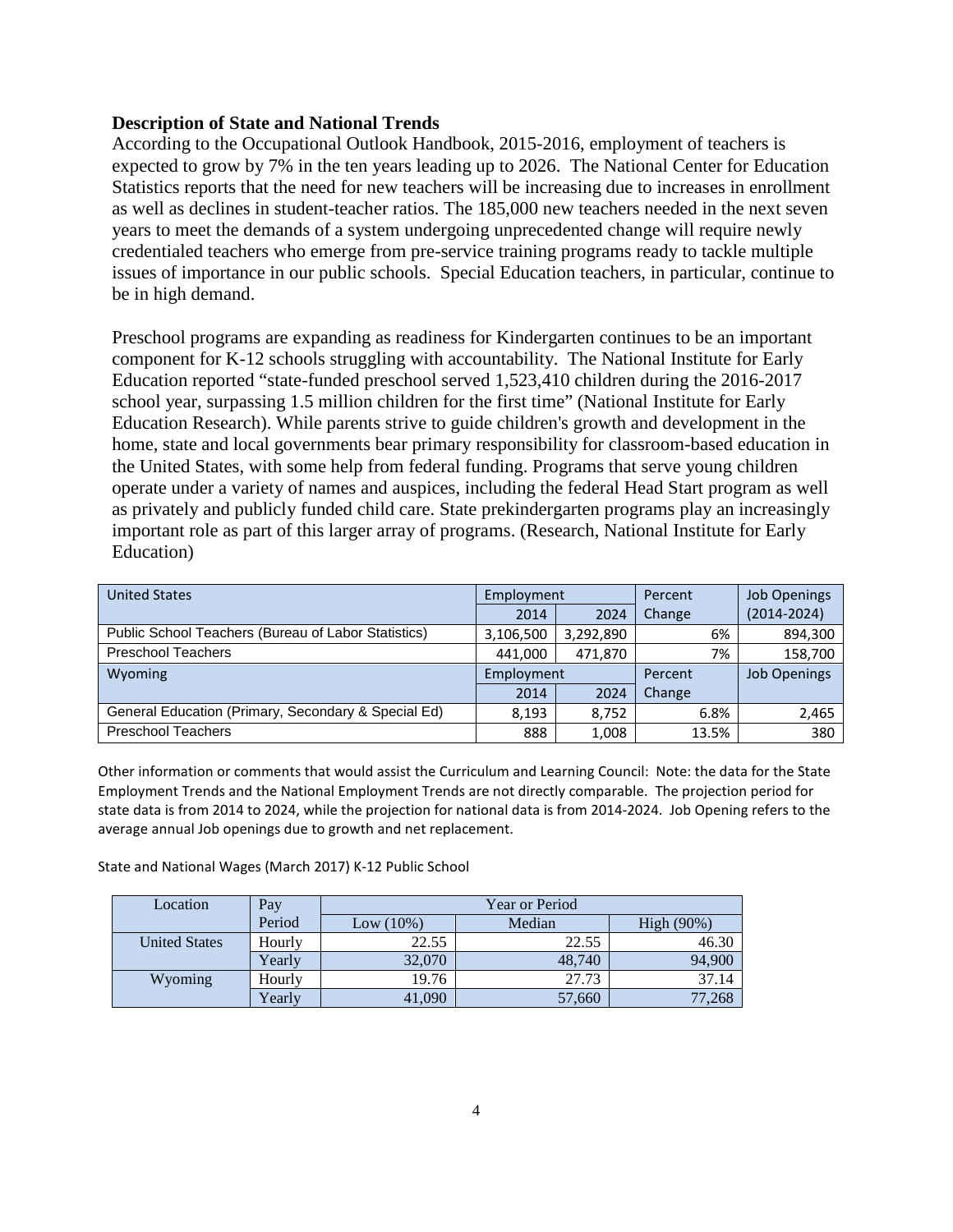| Location             | Pay    | <b>Year or Period</b> |        |            |  |
|----------------------|--------|-----------------------|--------|------------|--|
|                      | Period | Low $(10\%)$          | Median | High (90%) |  |
| <b>United States</b> | Hourly | 9.60                  | 13.94  | 26.34      |  |
|                      | Yearly | 19.970                | 28,990 | 54,780     |  |
| Wyoming              | Hourly | 8.40                  | 13.84  | 23.46      |  |
|                      | Yearlv | 17,486                | 28,784 | 48,796     |  |

State and National Wages (March 2017) Preschool

Other information or comments that would assist the Commission: Information on this chart was from Wyoming Employment Projections - http://doe.state.wy.us/lmi/projections/2016/long\_term\_occupation\_projections\_2014-24.pdf. Wage data are collected by each state through the Occupational Employment Statistics (OES) survey, conducted by the Bureau of Labor Statistics (BLS) at the U.S. Department of Labor. National wage estimates are developed by BLS. State and national occupation information is classified using the Standard Occupation Classification (SOC) system.

# **Activities in Support of Student Recruitment and Retention**

EWC Faculty members participate in ongoing advising and recruitment activities in conjunction with our Admissions Office. Scheduled meetings with prospective students provide opportunities to coordinate with students and their families prior to registration. Summer registration days and scheduled ongoing advising sessions ensure that students are able to graduate on time ready to transfer to the four year institution of their choosing. Small class sizes and personal attention of faculty make EWC a premier choice for families wanting a firm foundation for ongoing college studies. Additionally, we are confident the 2+2 articulation agreements established with the University of Wyoming will serve as a positive recruitment tool as well.

In addition, the Early Childhood Education program coordinator works closely with Wyoming Child and Family to recruit new and prospective employees to the program as a means of obtaining appropriate certification for employment. Students are recruited throughout the Eastern Wyoming College service area via outreach coordinators, Wyoming Child and Family and Wyoming Workforce.

# **Assessment of Student Learning:** Analysis of Student Learning.

Each of the courses in the department has an integrated body of evidence utilized to determine student competencies associated with course objectives. Students earning an Associate of Arts degree in Education complete a standardized summative assessment and an individual exit interview with EWC faculty. During the interview process, now formalized in the Capstone Course EDUC 2800, students present their teaching portfolio, constructed throughout their experiences in EWC education courses. Students also complete a written evaluation of their overall experiences at EWC; identifying the courses and activities perceived as most helpful.

Classroom assessment techniques are utilized and tracked in education courses each semester with rubrics and empty outlines commonly employed. Students are encouraged to provide input on rubrics as they are developed, and are fully aware of grading expectations in each of their education courses.

Annually, one course in the department is selected for Course Assessment to ensure that course activities and objectives align with EWC's core competencies.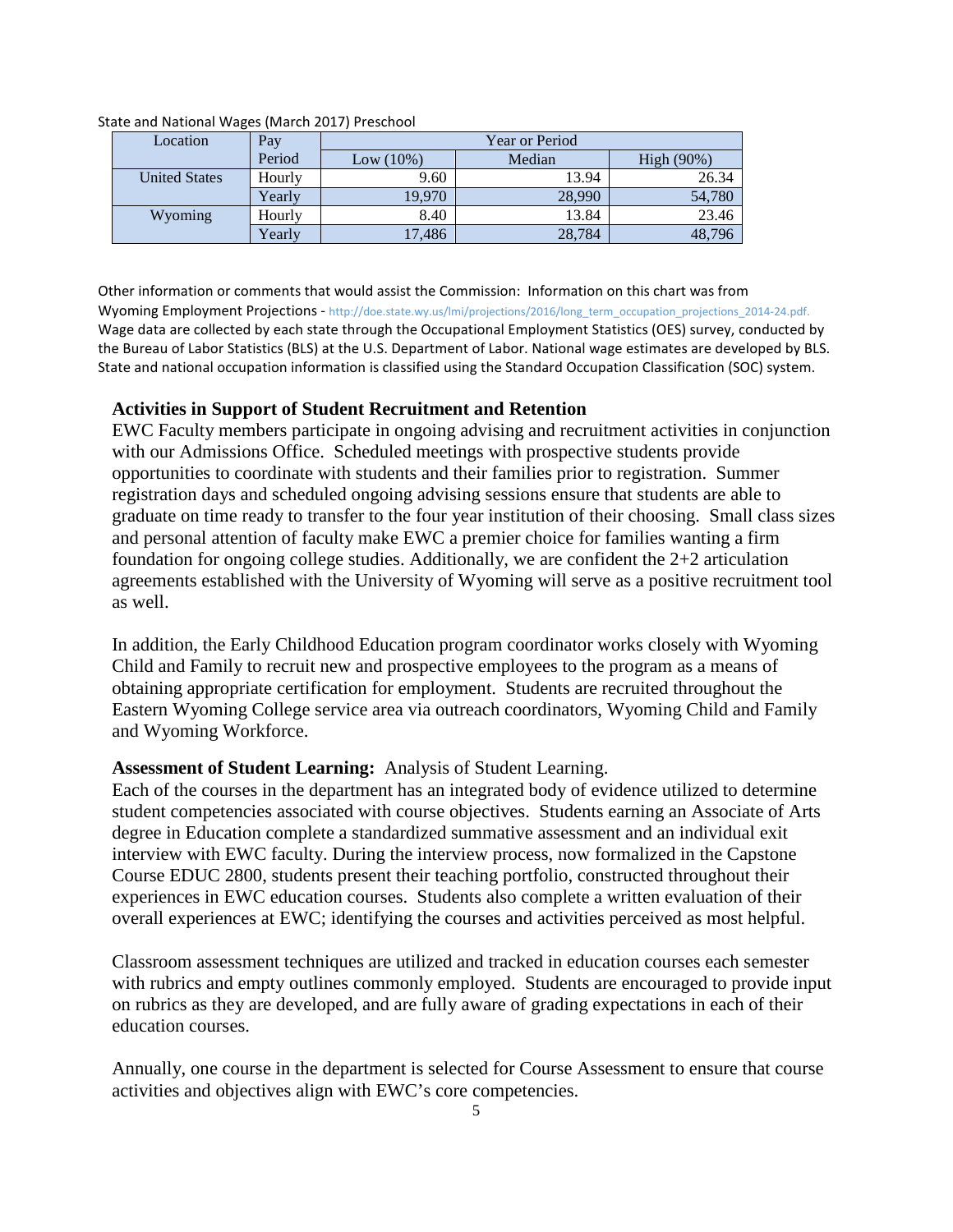# **Strengths of the Program and Faculty:**

EWC's Education Department faculty provides practical experience for students beginning their career in education. Expertise in curriculum, instruction, school leadership, and best practices in teaching is leveraged through cooperative planning and articulation between other community colleges and universities in the area to ensure a quality experience for students. Practicum experiences in the field help to provide practical, hands-on opportunities for students in areas of their choosing. One full time instructor in the area of preschool and K-12 education maintains residence on the Torrington campus, with multiple adjuncts and other faculty throughout the service area. Qualified faculty from departments other than education teach required course work in areas such as Mathematics.

Areas for Improvement: The education department is in need of updated classroom space that will provide students with a modern, innovative, state-of-the-art experience. At this time, we struggle with adequate control of classroom space, which impedes our ability to create an environment that adequately meets our needs as a department. Likewise, classroom technology is inadequate to meet the needs of our students. It is unacceptable for our students to be expected to learn the use of new technologies within our current structure.

# **K-12 Education**

Goal: Develop classroom environment that meets the demands of the market place.

One of the issues for our students is the availability of needed classroom technology necessary for them to be adequately prepared to move to the next level. Students at EWC need to have the opportunity to, not only, learn new technologies, but they must have the chance to utilize technology in an updated, interactive, and innovative classroom environment.

Goal: Establish additional area of concentration course opportunities for secondary education students.

Secondary Education students continue to have difficulty finding enough course credits at EWC to complete an associate's degree in Torrington. We would like to be able to offer more upperlevel courses to meet the needs of our Secondary Education students.

# **Preschool**

Goal: Expand articulation agreements.

Faculty will continue to explore transfer options for students wishing to complete a Bachelor of Arts (BA) degree in Early Childhood Education and work to establish articulation agreements with secondary intuitions. The majority of early childhood education majors are interested in completing the BA requirements at a distance; therefore, it will be critical to secure agreements with institutions offering distance programs.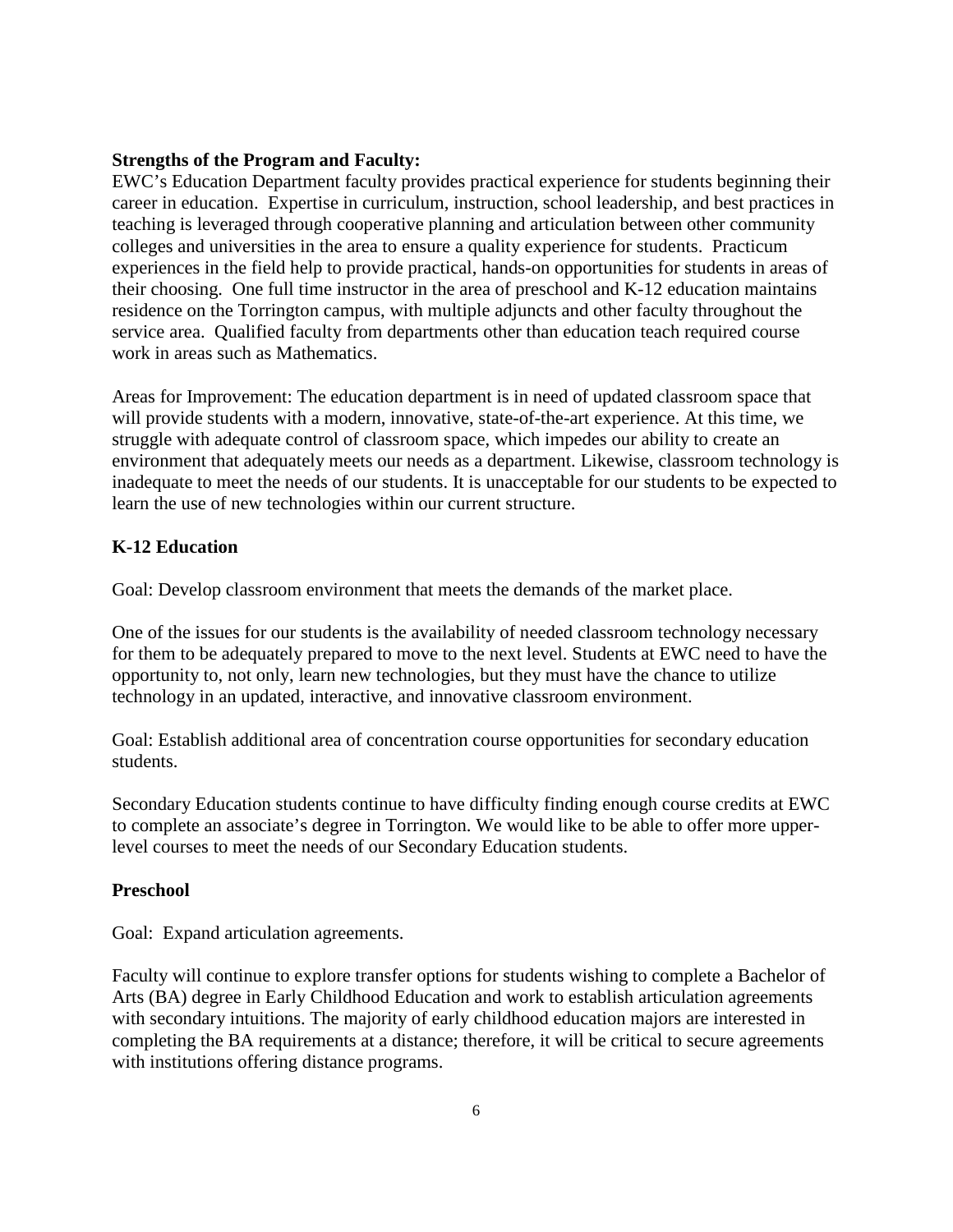Goal: Explore community outreach opportunities.

Faculty will explore the feasibility of a pathway to a Certificate project with local and regional school districts. School districts have expressed some interest in this type of program for high school students wishing to explore an Early Childhood Certificate and the Early Childhood advisory board is interested in investigating the potential for this type of project.

# **Part III Recommendations Faculty Recommendations:**

#### **K-12 Education**

#### Recommendation 1:

Continue working with the Vice President of Academics to ensure adequate funding is available in order to update classrooms to accommodate technology needs. In addition, it will be necessary to collaborate with the Vice President of Administration to make sure specified classrooms are adequately updated to accommodate the necessary classroom changes to achieve this endeavor.

#### Recommendation 2:

Build faculty capacity so it will be possible to offer each of the required program courses each semester, both online and in a face-to-face setting. As students across the country continue to access more courses online, we can build student numbers by making it convenient for students across the state to select our courses for credit at EWC or for transfer credit elsewhere. A full time faculty member is needed to partner with the current K-12 faculty to make this possible as student numbers increase.

#### Recommendation 3:

Encourage other departments to create additional area of concentration courses that will transfer for students interested in teaching at the secondary level. While it is understood this is not possible for every discipline, it is my recommendation that English, Social Studies, and PE collaborate with Education to explore the possibility of course development in order to meet the needs of our secondary education students.

#### **Preschool**

# Recommendation 1:

We will continue to explore opportunities for articulation agreements with institutions in our regional service area and work closely with other Wyoming community colleges to streamline the early childhood education program.

#### Recommendation 2:

Continue to be responsive to state and local early childhood education professional development needs and support early childhood curriculum requests within our regional service area.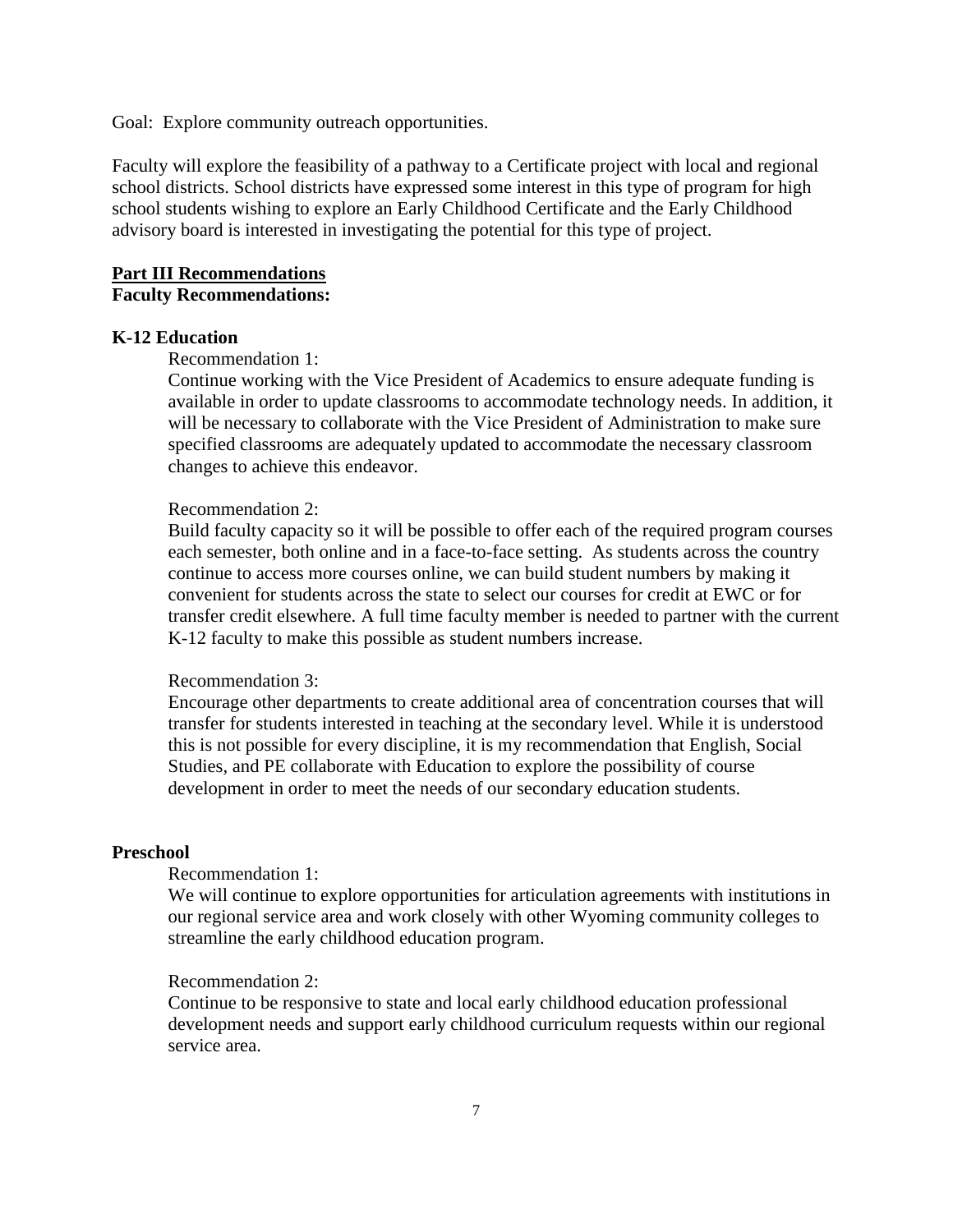Recommendation 3:

Continue to collaborate with Goshen County and regional school districts to explore the possibility of a pathways program for high school students leading to completion of the Child Development Certificate.

# **Overall**

Recommendation 1:

Explore opportunities to improve the classroom and technology infrastructure in order to better prepare education students to move to the next level of education and into the classroom. Further, we will continue to collaborate with K-12 education to ensure practicum experiences are available and enriching for our students.

# **Action Plans**

- **1.** Work with Vice Presidents of Academic and Administrative services to continue efforts to secure funding and support to improve the infrastructure and technology opportunities for the education program.
- **2.** Faculty will continue to explore innovative ways to improve recruitment efforts throughout the regional service area for the Elementary, Secondary and Early Childhood Education programs.
- **3.** Faculty will work with Early Childhood Advisory board to support early childhood education endeavors within the community and regional service area. This will include working to improve recruitment efforts by coordinating with providers throughout the service area. In addition, faculty will collaborate with other community colleges to explore ways to streamline course offerings.

#### **Advisory Committee Recommendations:**

The Early Childhood Advisory committee recommends that the Early Childhood Education program continue to support the curriculum needs of the providers in the service area. In addition, the advisory board would like to see the College expand the professional development course offerings available.

Goshen County School District has expressed interest in collaborating with EWC's Early Childhood Education Department to explore possible pathways for high school students to complete the Child Development Certificate program.